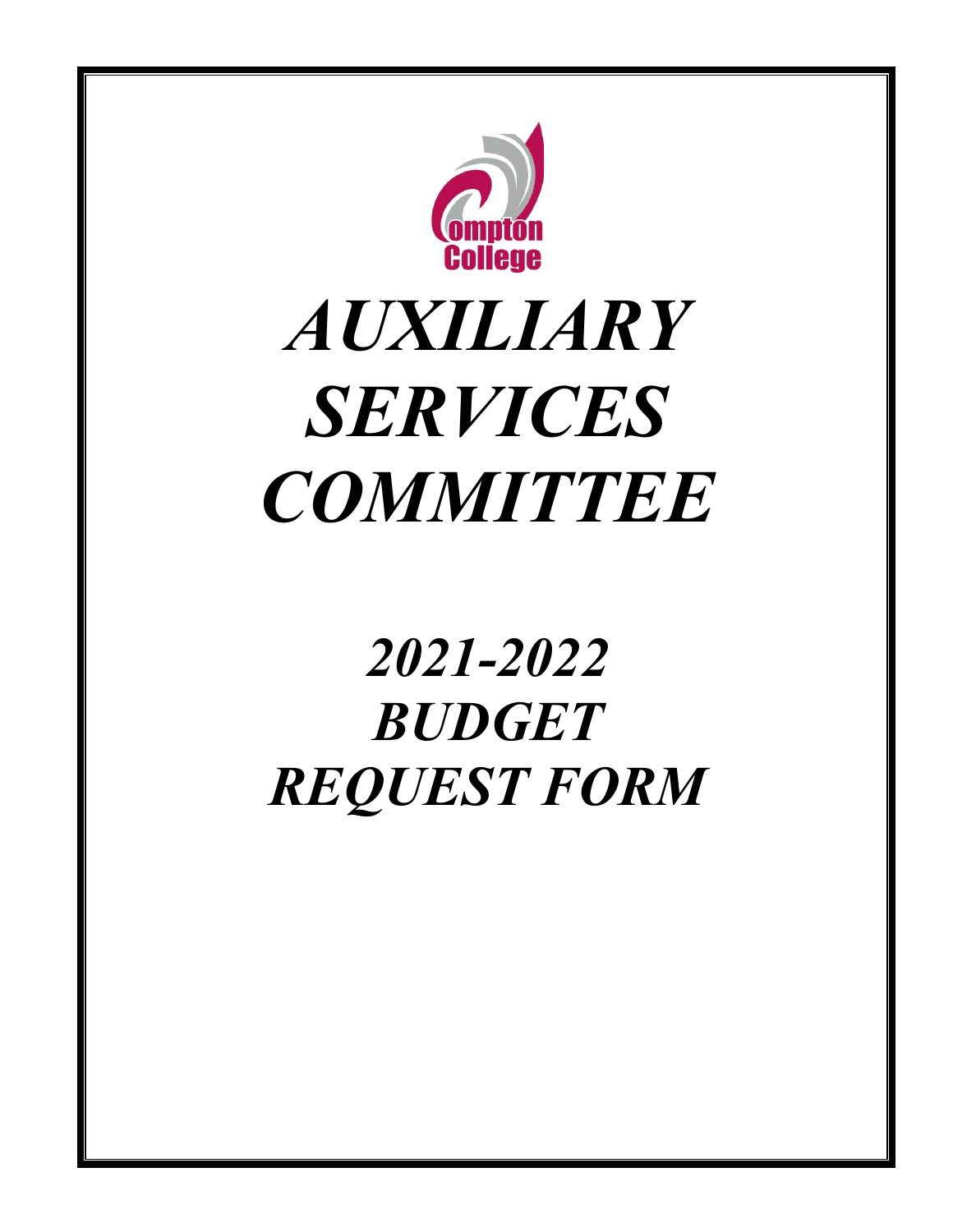# Compton College **AUXILIARY SERVICES COMMITTEE BUDGET REQUEST PROCEDURES**

The Auxiliary Services Committee (ASC) provides funding to Co-curricular, Extra-curricular, student service and special academic programs.

**Co-Curricular**: This term is used to designate an activity or program that directly supports student learning in a credit or non-credit course that is offered by the College.

- Examples: 1) Sports teams (baseball, football, soccer, basketball, etc.)
	- 2) Student publications (Union newspaper, Voices of Compton, student magazine)
	- 3) Fine arts groups (Visual and Performing Arts, Forensics, etc.)

**Extra-Curricular**: This term is used to designate an activity or program that may not be directly connected to a class yet enhances the educational experience of students.

- Examples: 1) Student government
	- 2) Clubs and organizations

**Examples of Student Service programs** funded by ASC include: Transfer Center, Career Center, First Year Experience, and Honors Transfer Program.

**Example of a Special Academic program** is: Math Engineering Science Achievement (MESA)

#### **BUDGET MANAGERS:**

- 1. Complete the attached ASC Budget Request forms:
	- a. Use page 1 for budget augmentations to currently budgeted line items. Must include the budget account line to allocate funds if awarded. You may attach additional sheets.
	- b. Use page 2 for newly requested line items or newly funded programs. Must include the budget account line to allocate funds if awarded. You may attach additional sheets.
- 2. All ASC Budget Request Forms must have the signature of the Proposed Budget Manager. Requests without signatures will not be reviewed.
- 3. The completed ASC Budget Request forms must be submitted by 5pm on21**November 10, 2021** to Dr. Michelle Garcia, Auxiliary Services Committee chair, by email at mgarcia  $22@$ compton.edu.
- 4. The budget requests will be reviewed by the ASC at their meeting on November 12, 2021 and should include:
	- $\Box$  Description of the program/events/activities
	- q Explain **student** need and how **students** benefit from the ASC supported program/allocation
	- $\Box$  Income generated by your program for ASC
	- **Q** Negative impact to **students** if ASC funding is not received
	- $\Box$  Alternate funding sources for your program
- 5. The ASC will send presentation invitations out to applicants on **November 12, 2021** and meet with presenters on **November 18, 2021 at 1pm** via Zoom.
- 6. You will hear back from the ASC about funding decisions by **December 14, 2021.**A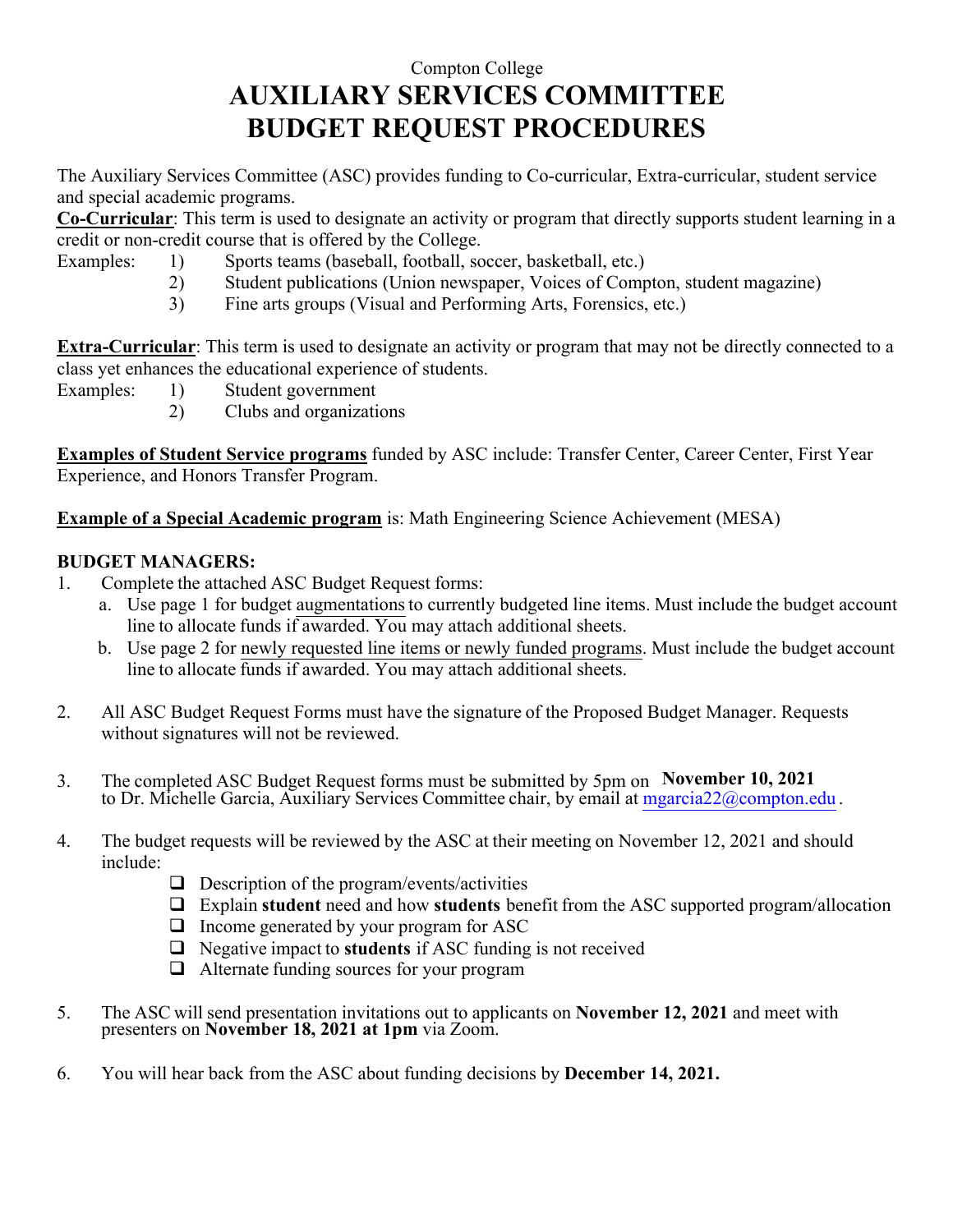### **AUXILIARY SERVICES COMMITTEE BUDGET REQUEST** *JUSTIFICATIONS FOR AUGMENTATIONS TO EXISTING LINE ITEMS*

Account Name: Account Number:

Amount Requested:

Justification for Augmentation:

Account Name: Account Number:

TODAY'S DATE:

Amount Requested:

Justification for Augmentation:

**TOTAL AMOUNT REQUESTED: \_\_\_\_\_\_\_\_\_\_\_\_\_\_\_\_\_\_\_\_\_\_\_\_\_\_\_\_\_\_\_\_\_\_\_\_\_\_\_\_\_\_\_\_\_ SIGNATURE OF REQUESTER: SIGNATURE OF PROPOSED BUDGET MANAGER:** 

DATE RECEIVED BY ASC CHAIR: ASC COMM. REVIEW DATE: Invite Budget Manager to  $\Box$  meeting  $\Box$  NO  $\Box$  YES Time ASC Final Approval Date: